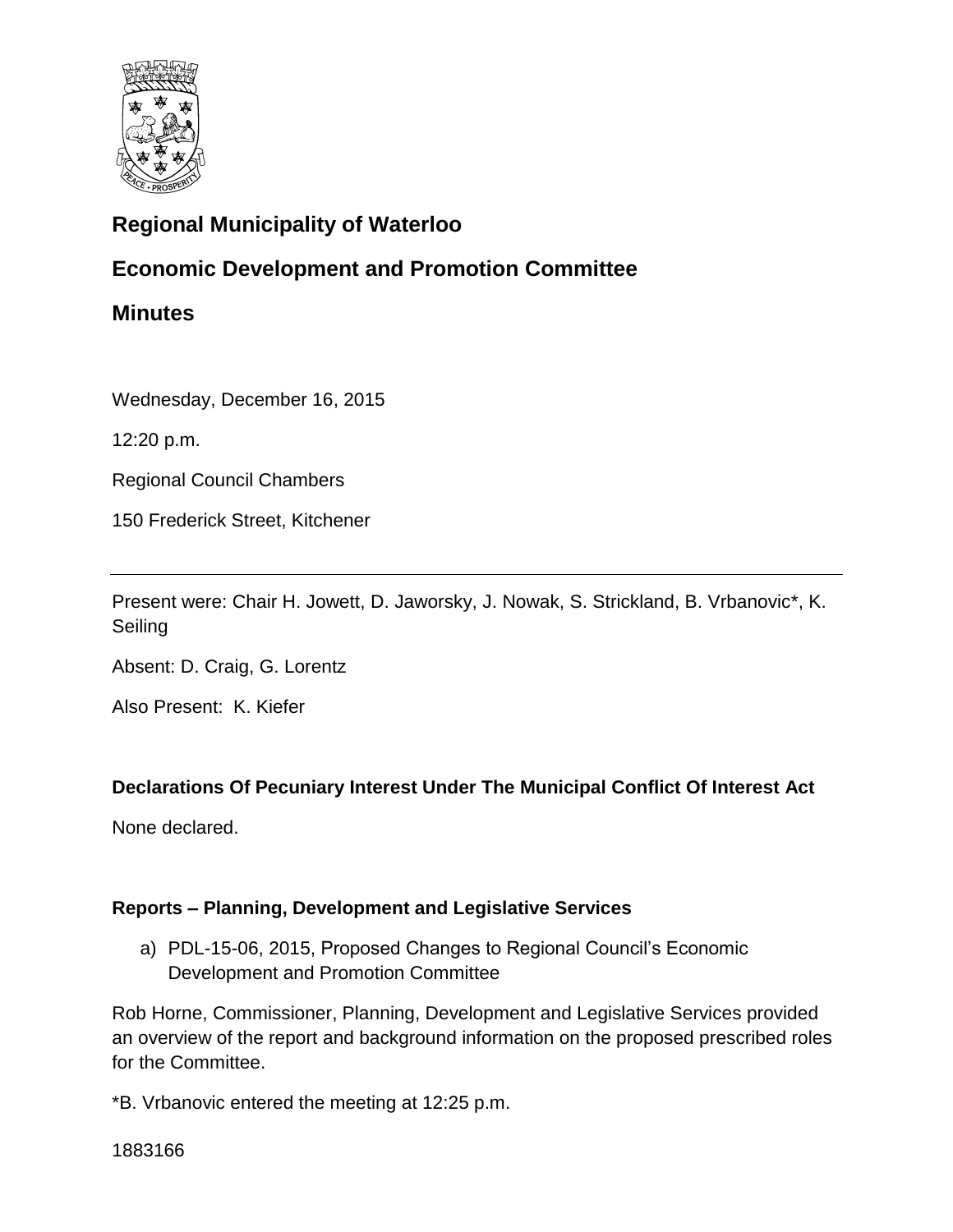Committee members inquired about the liaison with the Waterloo Region Economic Development Corporation (WREDC) and the Waterloo Region Tourism Marketing Corporation (WRTMC) and what that would entail. R. Horne stated it would consist of annual reports and performance measures. Mike Murray, Chief Administrative Officer stated staff supports an interactive discussion at the Committee level with these organizations. These could become standing agenda items for the Economic Development Committee.

With respect to development applications, R. Horne stated this is a top priority in 2016 and approvals and timelines will be provided to this Committee.

There was a discussion on funding for the WREDC and WRTMC. The Memorandum of Understanding that was signed between all eight municipalities and the WREDC was also noted. M. Murray advised the reporting relationship states attendance a minimum of once a year at an All Council meeting and meeting with any of the municipalities at their request.

Moved by S. Strickland

Seconded by D. Jaworsky

That the Economic Development and Promotion Committee recommend to Regional Council that it be renamed the Economic Development Committee (EDC);

And That the Economic Development Committee assume the prescribed roles, as described in Report No. PDL-15-06, dated December 16, 2015.

**Carried** 

#### **Reports - Finance**

a) COR-TRY-15-117, Options for Economic Development and Promotion Grants

Angela Hinchberger, Director of Treasury Services/Deputy Treasurer provided background information, noting the current budget of \$154,000 for the five core groups receiving annual ongoing grants. She outlined the four options included in the report and stated there is a parallel review process underway of the grants to community organizations.

2030740 There was discussion about the intent of the recommendation and M. Murray confirmed it is to provide the same funding to the five core organizations that receive annual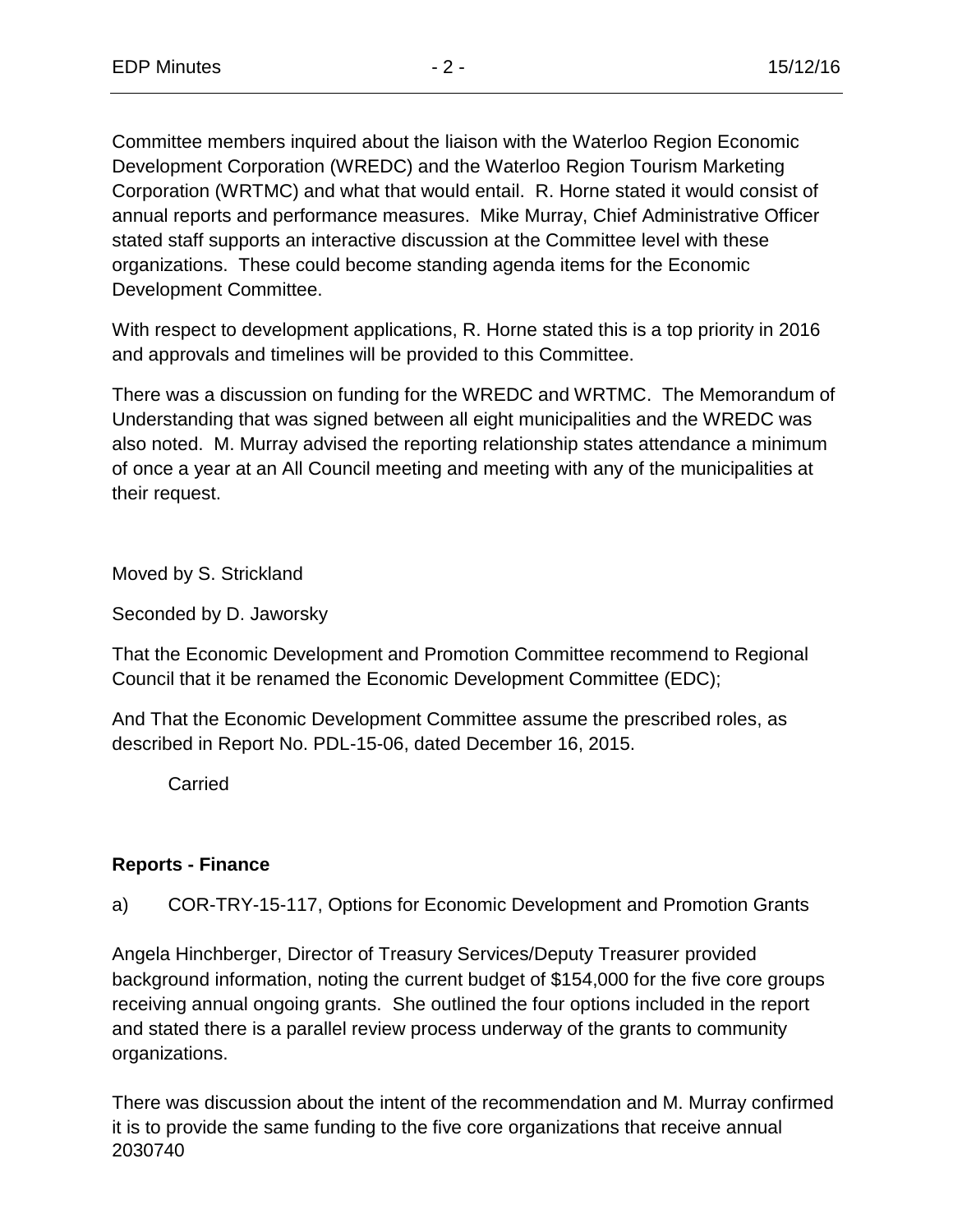ongoing grants for 2016 and review the process during 2016. In response to a question, it was clarified that additional grants in the past have been funded from the contingency, which no longer exists, or through an overexpenditure of the budget line.

A suggestion was made to include the review of these grants along with the review underway for community organizations. Committee members were supportive of this approach.

K. Kiefer requested an amendment to page 17 of the staff report to reflect all seven area municipalities receiving economic benefit for the Cambridge Highland Games. A. Hinchberger noted this information was taken directly from the application.

It was agreed a coordinated approach makes sense and a suggestion was made to consider funding through a tiered system similar to what is used in Kitchener. There are a number of large festivals held throughout the Region that could be considered for funding and this could be divested to another group for deliberation. It was suggested this may get worked out between the WREDC and the WRTMC.

The Economic Development Committee has a lot of work to do and the focus will be on economic development and tourism.

A revised motion was put forward.

Moved by K. Seiling

Seconded by S. Strickland

That the Economic Development 2016 budget for grants be set at \$154,000;

And that the five core organizations receiving annual ongoing grants be funded for 2016;

And that no new grant applications be received for this program;

And that the Economic Development and Promotion Committee refer the review of the five organizations that currently receive an on-going grant to the Ad Hoc Working Group on Community Grants.

**Carried**